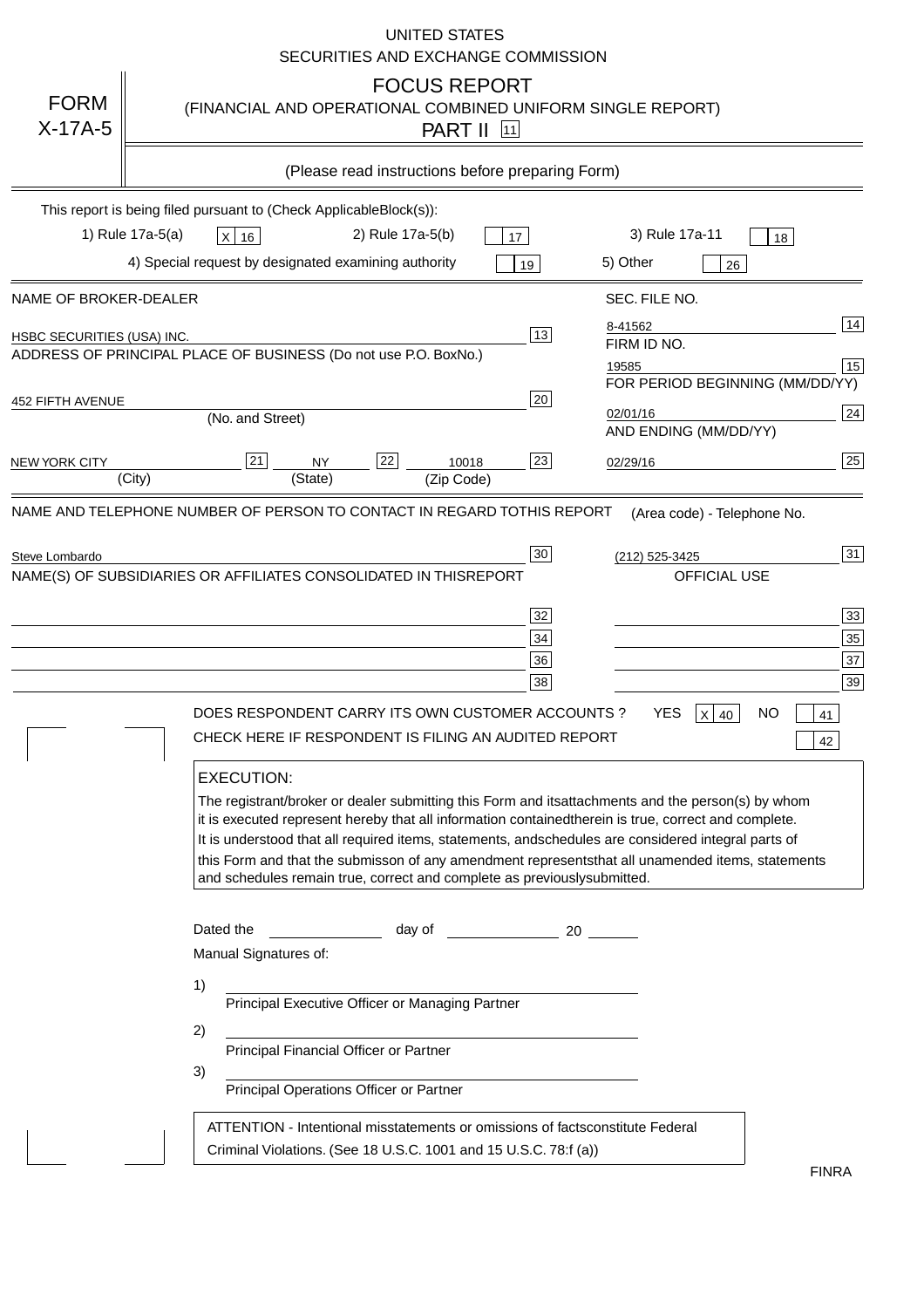BROKER OR DEALER

HSBC SECURITIES (USA) INC.

02/29/16

as of

## STATEMENT OF SEGREGATION REQUIREMENTS AND FUNDS IN SEGREGATION FOR CUSTOMERS TRADING ON U.S. COMMODITY EXCHANGES

| SEGREGATION REQUIREMENTS (Section 4d(2) of the CEAct)                                          |                    |                    |          |
|------------------------------------------------------------------------------------------------|--------------------|--------------------|----------|
| 1. Net ledger balance                                                                          |                    |                    |          |
| A. Cash                                                                                        | \$                 | 415,644,226 7010   |          |
| B. Securities (at market)                                                                      |                    | 949,809,109 7020   |          |
| 2. Net unrealized profit (loss) in open futures contracts<br>traded on a contract market       |                    | (198,194,656) 7030 |          |
| 3. Exchange traded options                                                                     |                    |                    |          |
| A. Add market value of open option contracts purchased on a<br>contract market                 |                    | 95,903,485 7032    |          |
| B. Deduct market value of open option contracts granted (sold)<br>on a contract market         |                    | 22,633,600) 7033   |          |
| 4. Net equity (deficit) (add lines 1, 2, and 3)                                                |                    | 1,240,528,564 7040 |          |
| 5. Accounts liquidating to a deficit and accounts with debit<br>balances                       |                    |                    |          |
| - gross amount                                                                                 | 7045<br>11,173,797 |                    |          |
|                                                                                                |                    |                    |          |
| Less: amount offset by customer owned securities                                               | 11,173,797) 7047   |                    | ∩ 7050   |
| 6. Amount required to be segregated (add lines 4 and 5)                                        | \$                 | 1,240,528,564 7060 |          |
|                                                                                                |                    |                    |          |
| FUNDS IN SEGREGATED ACCOUNTS                                                                   |                    |                    |          |
| 7. Deposited in segregated funds bank accounts                                                 |                    |                    |          |
| A. Cash                                                                                        |                    | 166,488,638 7070   |          |
| B. Securities representing investments of customers' funds<br>(at market)                      |                    | $\Omega$           | 7080     |
| C. Securities held for particular customers or option customers<br>in lieu of cash (at market) |                    | 224,194,839        | 7090     |
| 8. Margins on deposit with derivatives clearing organizations<br>of contract markets           |                    |                    |          |
| A. Cash                                                                                        | \$                 | 10,240,200 7100    |          |
| B. Securities representing investments of customers' funds<br>(at market)                      |                    | 149,527,500 7110   |          |
| C. Securities held for particular customers or option customers<br>in lieu of cash (at market) |                    | 725,614,269 7120   |          |
| 9. Net settlement from (to) derivatives clearing organizations<br>of contract markets          |                    | (62, 523, 395)     | 7130     |
| 10. Exchange traded options                                                                    |                    |                    |          |
| A. Value of open long option contracts                                                         |                    | 95,903,485 7132    |          |
| B. Value of open short option contracts                                                        |                    | 22,633,600 7133    |          |
| 11. Net equities with other FCMs                                                               |                    |                    |          |
| A. Net liquidating equity                                                                      |                    | 44,337,331         | 7140     |
| B. Securities representing investments of customers' funds<br>(at market)                      |                    |                    | 7160     |
| C. Securities held for particular customers or option customers<br>in lieu of cash (at market) |                    |                    | 7170     |
| 12. Segregated funds on hand (describe:                                                        |                    |                    | $0$ 7150 |
| 13. Total amount in segregation (add lines 7 through 12)                                       |                    | 1,331,149,267 7180 |          |
| 14. Excess (deficiency) funds in segregation (subtract line 6 from line 13)                    | S                  | 90,620,703 7190    |          |
| 15. Management Target Amount for Excess funds in segregation                                   |                    | 70,000,000 7194    |          |
| 16. Excess (deficiency) funds in segregation over (under) Management Target Amount Excess      | \$                 | 20,620,703 7198    |          |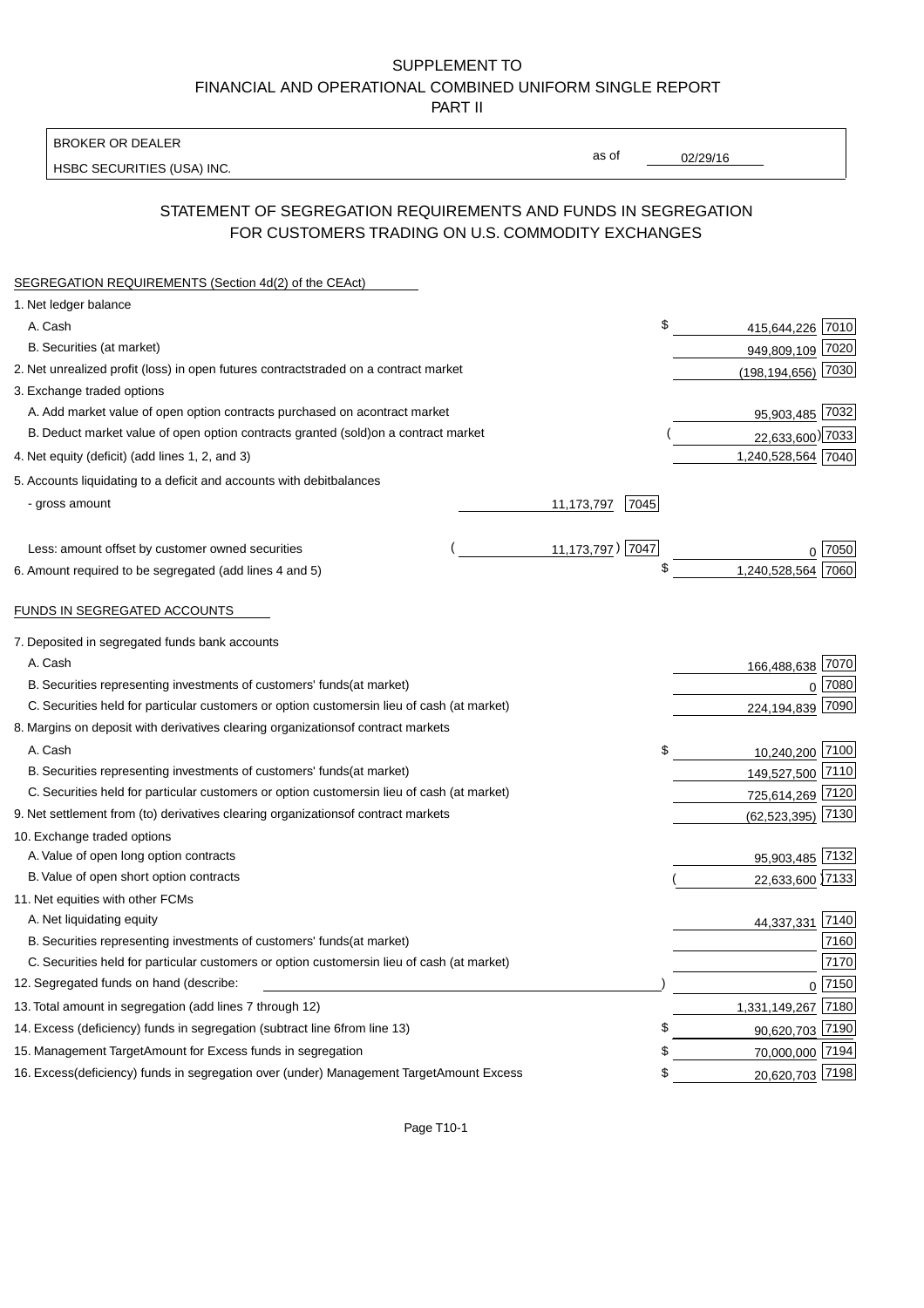PART II

|                                                                                      | .                                      |                                                                |                  |
|--------------------------------------------------------------------------------------|----------------------------------------|----------------------------------------------------------------|------------------|
| <b>BROKER OR DEALER</b>                                                              |                                        |                                                                |                  |
| HSBC SECURITIES (USA) INC.                                                           |                                        | as of<br>02/29/16                                              |                  |
|                                                                                      | FOR CUSTOMERS' DEALER OPTIONS ACCOUNTS | STATEMENT OF SEGREGATION REQUIREMENTS AND FUNDS IN SEGREGATION |                  |
| 1. Amount required to be segregated in accordance<br>with Commission regulation 32.6 |                                        | \$                                                             | 7200<br>0        |
| 2. Funds in segregated accounts                                                      |                                        |                                                                |                  |
| A. Cash                                                                              | \$                                     | 7210<br>0                                                      |                  |
| B. Securities (at market)<br>C. Total                                                |                                        | 7220 <br>$\Omega$                                              | 7230<br>$\Omega$ |
| 3. Excess (deficiency) funds in segregation                                          |                                        |                                                                |                  |
| (subtract line 2.C from line 1)                                                      |                                        |                                                                | 0 7240           |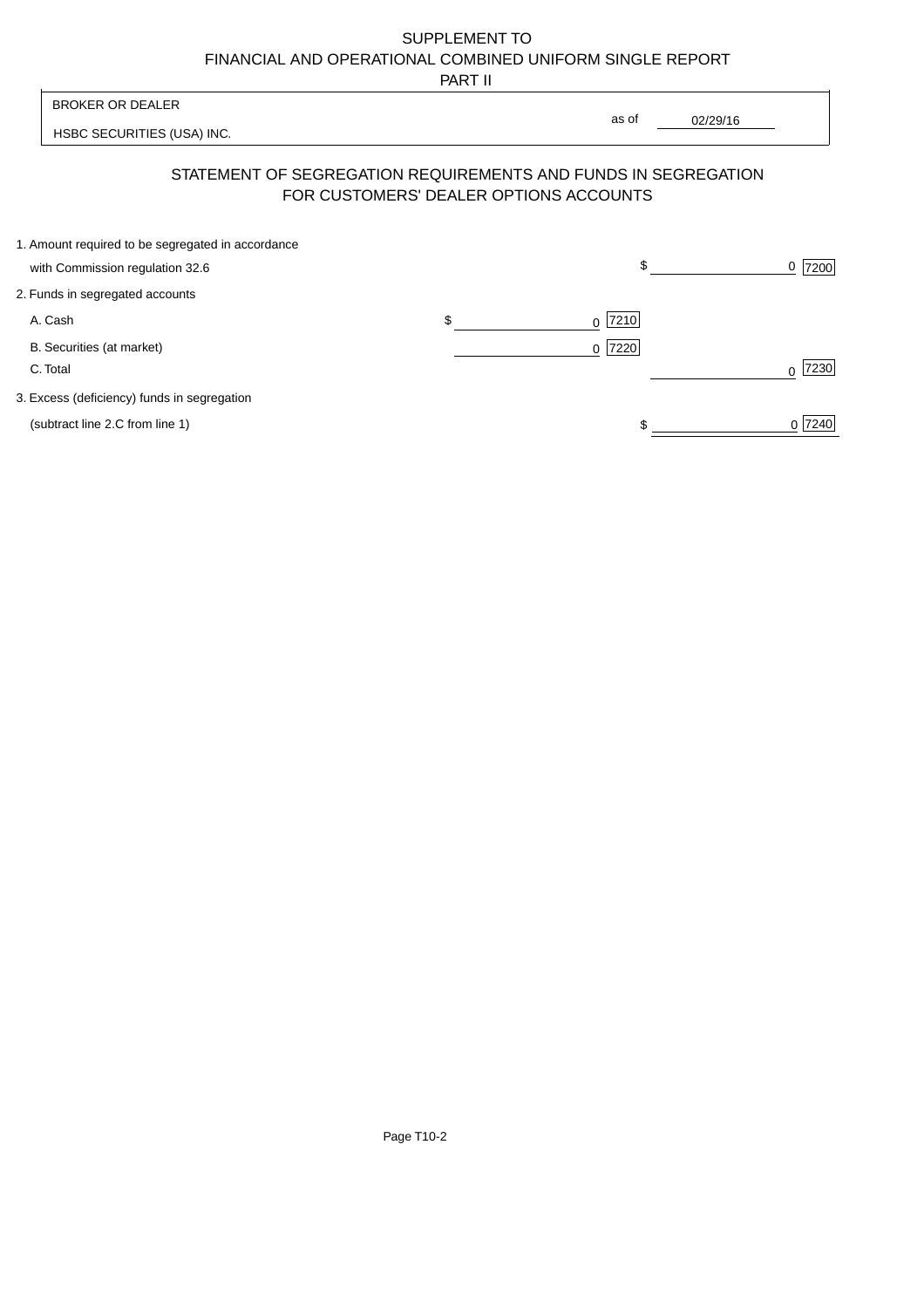PART II

HSBC SECURITIES (USA) INC. The contract of the contract of the contract of the contract of the contract of the contract of the contract of the contract of the contract of the contract of the contract of the contract of the BROKER OR DEALER

as of

### STATEMENT OF SECURED AMOUNTS AND FUNDS HELD IN SEPARATE ACCOUNTS PURSUANT TO COMMISSION REGULATION 30.7

#### FOREIGN FUTURES AND FOREIGN OPTIONS SECURED AMOUNTS

| Amount required to be set aside pursuant to law, rule or<br>regulation of a foreign government<br>or a rule of a self-regulatory organization authorized<br>thereunder                       |                                   | \$<br>0                   | 7305          |
|----------------------------------------------------------------------------------------------------------------------------------------------------------------------------------------------|-----------------------------------|---------------------------|---------------|
| 1. Net ledger balance - Foreign Futures and Foreign Option Trading - All Customers<br>A. Cash<br><b>B.</b> Securities<br>(at market)                                                         |                                   | \$<br>(41,084,448)        | 7315<br> 7317 |
| 2. Net unrealized profit (loss) in open futures contracts traded on a foreign                                                                                                                | board of trade                    | 150,268,438<br>55,776,525 | 7325          |
| 3. Exchange traded options<br>A. Market value of open option contracts purchased on a foreign board of trade<br>B. Market value of open contracts granted (sold) on a foreign board of trade |                                   | 0<br>U                    | 7335<br>7337  |
| 4. Net equity (deficit) (add lines 1.2. and 3.)                                                                                                                                              |                                   | \$<br>164,960,515 7345    |               |
| 5. Accounts liquidating to a deficit and accounts with<br>debit balances - gross<br>amount                                                                                                   | 7351<br>19,363,665                |                           |               |
| Less: amount offset by customer owned securities                                                                                                                                             | 19,278,764) 7352                  | 84,901                    | 7354          |
| 6. Amount required to be set aside as the secured amount - Net Liquidating                                                                                                                   | Equity Method (add lines 4 and 5) | \$<br>165,045,416         | 7355          |
| 7. Greater of amount required to be set aside pursuant to foreign jurisdiction (above) or                                                                                                    | line 6.                           | \$<br>165,045,416         | 7360          |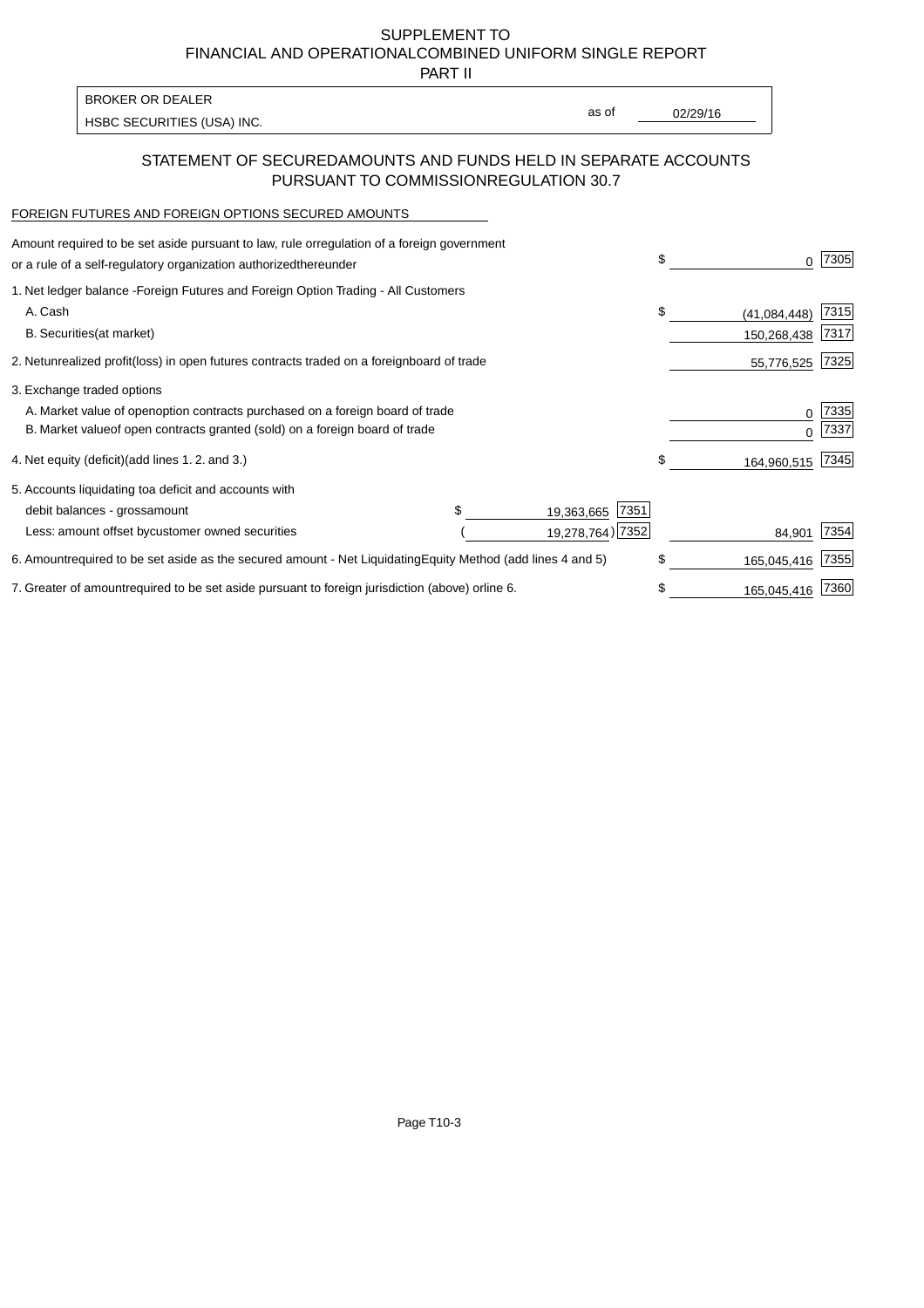PART II

| as of<br>02/29/16<br>HSBC SECURITIES (USA) INC.<br>STATEMENT OF SECURED AMOUNTS AND FUNDS HELD IN SEPARATE<br><b>ACCOUNTS</b><br>PURSUANT TO COMMISSION REGULATION 30.7<br>FUNDS DEPOSITED IN SEPARATE REGULATION 30.7 ACCOUNTS<br>1. Cash in banks<br>\$<br>A. Banks located in the United States<br>42,403,642 7500<br>B. Other banks qualified under Regulation 30.7<br>7510<br>$0$ 7520 \$<br>42,403,642 7530<br>Name(s):<br><b>HARRIS TRUST</b><br>2. Securities<br>\$<br>A. In safekeeping with banks located in the United States<br>88,105,457 7540<br>30.7<br>B. In safekeeping with other banks qualified under Regulation<br>7550<br>88,105,457 7570<br>$0$ 7560<br>Name(s):<br><b>HARRIS TRUST</b><br>3. Equities with registered futures commission merchants<br>A. Cash<br>\$<br>$0$ 7580<br><b>B.</b> Securities<br>$0$ 7590<br>$0$ 7600<br>C. Unrealized gain (loss) on open futures contracts<br>$0$ 7610<br>D. Value of long option contracts<br>$0)$ 7615<br>0 7620<br>E. Value of short option contracts<br>4. Amounts held by clearing organizations of foreign boards of<br>trade<br>Name(s):<br>7630<br>A. Cash<br>\$<br>7640<br>7650<br><b>B.</b> Securities<br>7660<br>C. Amount due to (from) clearing organizations - daily<br>variation<br>D. Value of long option contracts<br>7670<br>) 7675<br>7680<br>E. Value of short option contracts<br>5. Amounts held by members of foreign boards of trade<br>Name(s):<br>7690<br>\$<br>A. Cash<br>27,246,831 7700<br><b>B.</b> Securities<br>62,162,980 7710<br>C. Unrealized gain (loss) on open futures contracts<br>55,776,525 7720<br>D. Value of long option contracts<br>$0$ 7730<br>$_0$ ) 7735<br>145,186,336 7740<br>E. Value of short option contracts<br>6. Amounts with other depositories designated by a foreign<br>board of trade<br>7750<br>0 7760<br>Name(s):<br>7. Segregated funds on hand (describe:<br>0 7765<br>\$<br>275,695,435 7770<br>8. Total funds in separate section 30.7 accounts<br>9. Excess (deficiency) set Aside Funds for Secured Amount (subtract Line 7 Secured<br>Statement page T10-3 from Line 8)<br>\$<br>110,650,019 7380<br>\$<br>10. Management Target Amount for Excess funds in separate section 30.7 accounts<br>25,000,000 7780<br>11. Excess (deficiency) funds in separate 30.7 accounts over (under) Management Target<br>85,650,019 7785<br>\$ | <b>BROKER OR DEALER</b> |  |  |
|------------------------------------------------------------------------------------------------------------------------------------------------------------------------------------------------------------------------------------------------------------------------------------------------------------------------------------------------------------------------------------------------------------------------------------------------------------------------------------------------------------------------------------------------------------------------------------------------------------------------------------------------------------------------------------------------------------------------------------------------------------------------------------------------------------------------------------------------------------------------------------------------------------------------------------------------------------------------------------------------------------------------------------------------------------------------------------------------------------------------------------------------------------------------------------------------------------------------------------------------------------------------------------------------------------------------------------------------------------------------------------------------------------------------------------------------------------------------------------------------------------------------------------------------------------------------------------------------------------------------------------------------------------------------------------------------------------------------------------------------------------------------------------------------------------------------------------------------------------------------------------------------------------------------------------------------------------------------------------------------------------------------------------------------------------------------------------------------------------------------------------------------------------------------------------------------------------------------------------------------------------------------------------------------------------------------------------------------------------------------------|-------------------------|--|--|
|                                                                                                                                                                                                                                                                                                                                                                                                                                                                                                                                                                                                                                                                                                                                                                                                                                                                                                                                                                                                                                                                                                                                                                                                                                                                                                                                                                                                                                                                                                                                                                                                                                                                                                                                                                                                                                                                                                                                                                                                                                                                                                                                                                                                                                                                                                                                                                              |                         |  |  |
|                                                                                                                                                                                                                                                                                                                                                                                                                                                                                                                                                                                                                                                                                                                                                                                                                                                                                                                                                                                                                                                                                                                                                                                                                                                                                                                                                                                                                                                                                                                                                                                                                                                                                                                                                                                                                                                                                                                                                                                                                                                                                                                                                                                                                                                                                                                                                                              |                         |  |  |
|                                                                                                                                                                                                                                                                                                                                                                                                                                                                                                                                                                                                                                                                                                                                                                                                                                                                                                                                                                                                                                                                                                                                                                                                                                                                                                                                                                                                                                                                                                                                                                                                                                                                                                                                                                                                                                                                                                                                                                                                                                                                                                                                                                                                                                                                                                                                                                              |                         |  |  |
|                                                                                                                                                                                                                                                                                                                                                                                                                                                                                                                                                                                                                                                                                                                                                                                                                                                                                                                                                                                                                                                                                                                                                                                                                                                                                                                                                                                                                                                                                                                                                                                                                                                                                                                                                                                                                                                                                                                                                                                                                                                                                                                                                                                                                                                                                                                                                                              |                         |  |  |
|                                                                                                                                                                                                                                                                                                                                                                                                                                                                                                                                                                                                                                                                                                                                                                                                                                                                                                                                                                                                                                                                                                                                                                                                                                                                                                                                                                                                                                                                                                                                                                                                                                                                                                                                                                                                                                                                                                                                                                                                                                                                                                                                                                                                                                                                                                                                                                              |                         |  |  |
|                                                                                                                                                                                                                                                                                                                                                                                                                                                                                                                                                                                                                                                                                                                                                                                                                                                                                                                                                                                                                                                                                                                                                                                                                                                                                                                                                                                                                                                                                                                                                                                                                                                                                                                                                                                                                                                                                                                                                                                                                                                                                                                                                                                                                                                                                                                                                                              |                         |  |  |
|                                                                                                                                                                                                                                                                                                                                                                                                                                                                                                                                                                                                                                                                                                                                                                                                                                                                                                                                                                                                                                                                                                                                                                                                                                                                                                                                                                                                                                                                                                                                                                                                                                                                                                                                                                                                                                                                                                                                                                                                                                                                                                                                                                                                                                                                                                                                                                              |                         |  |  |
|                                                                                                                                                                                                                                                                                                                                                                                                                                                                                                                                                                                                                                                                                                                                                                                                                                                                                                                                                                                                                                                                                                                                                                                                                                                                                                                                                                                                                                                                                                                                                                                                                                                                                                                                                                                                                                                                                                                                                                                                                                                                                                                                                                                                                                                                                                                                                                              |                         |  |  |
|                                                                                                                                                                                                                                                                                                                                                                                                                                                                                                                                                                                                                                                                                                                                                                                                                                                                                                                                                                                                                                                                                                                                                                                                                                                                                                                                                                                                                                                                                                                                                                                                                                                                                                                                                                                                                                                                                                                                                                                                                                                                                                                                                                                                                                                                                                                                                                              |                         |  |  |
|                                                                                                                                                                                                                                                                                                                                                                                                                                                                                                                                                                                                                                                                                                                                                                                                                                                                                                                                                                                                                                                                                                                                                                                                                                                                                                                                                                                                                                                                                                                                                                                                                                                                                                                                                                                                                                                                                                                                                                                                                                                                                                                                                                                                                                                                                                                                                                              |                         |  |  |
|                                                                                                                                                                                                                                                                                                                                                                                                                                                                                                                                                                                                                                                                                                                                                                                                                                                                                                                                                                                                                                                                                                                                                                                                                                                                                                                                                                                                                                                                                                                                                                                                                                                                                                                                                                                                                                                                                                                                                                                                                                                                                                                                                                                                                                                                                                                                                                              |                         |  |  |
|                                                                                                                                                                                                                                                                                                                                                                                                                                                                                                                                                                                                                                                                                                                                                                                                                                                                                                                                                                                                                                                                                                                                                                                                                                                                                                                                                                                                                                                                                                                                                                                                                                                                                                                                                                                                                                                                                                                                                                                                                                                                                                                                                                                                                                                                                                                                                                              |                         |  |  |
|                                                                                                                                                                                                                                                                                                                                                                                                                                                                                                                                                                                                                                                                                                                                                                                                                                                                                                                                                                                                                                                                                                                                                                                                                                                                                                                                                                                                                                                                                                                                                                                                                                                                                                                                                                                                                                                                                                                                                                                                                                                                                                                                                                                                                                                                                                                                                                              |                         |  |  |
|                                                                                                                                                                                                                                                                                                                                                                                                                                                                                                                                                                                                                                                                                                                                                                                                                                                                                                                                                                                                                                                                                                                                                                                                                                                                                                                                                                                                                                                                                                                                                                                                                                                                                                                                                                                                                                                                                                                                                                                                                                                                                                                                                                                                                                                                                                                                                                              |                         |  |  |
|                                                                                                                                                                                                                                                                                                                                                                                                                                                                                                                                                                                                                                                                                                                                                                                                                                                                                                                                                                                                                                                                                                                                                                                                                                                                                                                                                                                                                                                                                                                                                                                                                                                                                                                                                                                                                                                                                                                                                                                                                                                                                                                                                                                                                                                                                                                                                                              |                         |  |  |
|                                                                                                                                                                                                                                                                                                                                                                                                                                                                                                                                                                                                                                                                                                                                                                                                                                                                                                                                                                                                                                                                                                                                                                                                                                                                                                                                                                                                                                                                                                                                                                                                                                                                                                                                                                                                                                                                                                                                                                                                                                                                                                                                                                                                                                                                                                                                                                              |                         |  |  |
|                                                                                                                                                                                                                                                                                                                                                                                                                                                                                                                                                                                                                                                                                                                                                                                                                                                                                                                                                                                                                                                                                                                                                                                                                                                                                                                                                                                                                                                                                                                                                                                                                                                                                                                                                                                                                                                                                                                                                                                                                                                                                                                                                                                                                                                                                                                                                                              |                         |  |  |
|                                                                                                                                                                                                                                                                                                                                                                                                                                                                                                                                                                                                                                                                                                                                                                                                                                                                                                                                                                                                                                                                                                                                                                                                                                                                                                                                                                                                                                                                                                                                                                                                                                                                                                                                                                                                                                                                                                                                                                                                                                                                                                                                                                                                                                                                                                                                                                              |                         |  |  |
|                                                                                                                                                                                                                                                                                                                                                                                                                                                                                                                                                                                                                                                                                                                                                                                                                                                                                                                                                                                                                                                                                                                                                                                                                                                                                                                                                                                                                                                                                                                                                                                                                                                                                                                                                                                                                                                                                                                                                                                                                                                                                                                                                                                                                                                                                                                                                                              |                         |  |  |
|                                                                                                                                                                                                                                                                                                                                                                                                                                                                                                                                                                                                                                                                                                                                                                                                                                                                                                                                                                                                                                                                                                                                                                                                                                                                                                                                                                                                                                                                                                                                                                                                                                                                                                                                                                                                                                                                                                                                                                                                                                                                                                                                                                                                                                                                                                                                                                              |                         |  |  |
|                                                                                                                                                                                                                                                                                                                                                                                                                                                                                                                                                                                                                                                                                                                                                                                                                                                                                                                                                                                                                                                                                                                                                                                                                                                                                                                                                                                                                                                                                                                                                                                                                                                                                                                                                                                                                                                                                                                                                                                                                                                                                                                                                                                                                                                                                                                                                                              |                         |  |  |
|                                                                                                                                                                                                                                                                                                                                                                                                                                                                                                                                                                                                                                                                                                                                                                                                                                                                                                                                                                                                                                                                                                                                                                                                                                                                                                                                                                                                                                                                                                                                                                                                                                                                                                                                                                                                                                                                                                                                                                                                                                                                                                                                                                                                                                                                                                                                                                              |                         |  |  |
|                                                                                                                                                                                                                                                                                                                                                                                                                                                                                                                                                                                                                                                                                                                                                                                                                                                                                                                                                                                                                                                                                                                                                                                                                                                                                                                                                                                                                                                                                                                                                                                                                                                                                                                                                                                                                                                                                                                                                                                                                                                                                                                                                                                                                                                                                                                                                                              |                         |  |  |
|                                                                                                                                                                                                                                                                                                                                                                                                                                                                                                                                                                                                                                                                                                                                                                                                                                                                                                                                                                                                                                                                                                                                                                                                                                                                                                                                                                                                                                                                                                                                                                                                                                                                                                                                                                                                                                                                                                                                                                                                                                                                                                                                                                                                                                                                                                                                                                              |                         |  |  |
|                                                                                                                                                                                                                                                                                                                                                                                                                                                                                                                                                                                                                                                                                                                                                                                                                                                                                                                                                                                                                                                                                                                                                                                                                                                                                                                                                                                                                                                                                                                                                                                                                                                                                                                                                                                                                                                                                                                                                                                                                                                                                                                                                                                                                                                                                                                                                                              |                         |  |  |
|                                                                                                                                                                                                                                                                                                                                                                                                                                                                                                                                                                                                                                                                                                                                                                                                                                                                                                                                                                                                                                                                                                                                                                                                                                                                                                                                                                                                                                                                                                                                                                                                                                                                                                                                                                                                                                                                                                                                                                                                                                                                                                                                                                                                                                                                                                                                                                              |                         |  |  |
|                                                                                                                                                                                                                                                                                                                                                                                                                                                                                                                                                                                                                                                                                                                                                                                                                                                                                                                                                                                                                                                                                                                                                                                                                                                                                                                                                                                                                                                                                                                                                                                                                                                                                                                                                                                                                                                                                                                                                                                                                                                                                                                                                                                                                                                                                                                                                                              |                         |  |  |
|                                                                                                                                                                                                                                                                                                                                                                                                                                                                                                                                                                                                                                                                                                                                                                                                                                                                                                                                                                                                                                                                                                                                                                                                                                                                                                                                                                                                                                                                                                                                                                                                                                                                                                                                                                                                                                                                                                                                                                                                                                                                                                                                                                                                                                                                                                                                                                              |                         |  |  |
|                                                                                                                                                                                                                                                                                                                                                                                                                                                                                                                                                                                                                                                                                                                                                                                                                                                                                                                                                                                                                                                                                                                                                                                                                                                                                                                                                                                                                                                                                                                                                                                                                                                                                                                                                                                                                                                                                                                                                                                                                                                                                                                                                                                                                                                                                                                                                                              |                         |  |  |
|                                                                                                                                                                                                                                                                                                                                                                                                                                                                                                                                                                                                                                                                                                                                                                                                                                                                                                                                                                                                                                                                                                                                                                                                                                                                                                                                                                                                                                                                                                                                                                                                                                                                                                                                                                                                                                                                                                                                                                                                                                                                                                                                                                                                                                                                                                                                                                              |                         |  |  |
|                                                                                                                                                                                                                                                                                                                                                                                                                                                                                                                                                                                                                                                                                                                                                                                                                                                                                                                                                                                                                                                                                                                                                                                                                                                                                                                                                                                                                                                                                                                                                                                                                                                                                                                                                                                                                                                                                                                                                                                                                                                                                                                                                                                                                                                                                                                                                                              |                         |  |  |
|                                                                                                                                                                                                                                                                                                                                                                                                                                                                                                                                                                                                                                                                                                                                                                                                                                                                                                                                                                                                                                                                                                                                                                                                                                                                                                                                                                                                                                                                                                                                                                                                                                                                                                                                                                                                                                                                                                                                                                                                                                                                                                                                                                                                                                                                                                                                                                              |                         |  |  |
|                                                                                                                                                                                                                                                                                                                                                                                                                                                                                                                                                                                                                                                                                                                                                                                                                                                                                                                                                                                                                                                                                                                                                                                                                                                                                                                                                                                                                                                                                                                                                                                                                                                                                                                                                                                                                                                                                                                                                                                                                                                                                                                                                                                                                                                                                                                                                                              |                         |  |  |
|                                                                                                                                                                                                                                                                                                                                                                                                                                                                                                                                                                                                                                                                                                                                                                                                                                                                                                                                                                                                                                                                                                                                                                                                                                                                                                                                                                                                                                                                                                                                                                                                                                                                                                                                                                                                                                                                                                                                                                                                                                                                                                                                                                                                                                                                                                                                                                              |                         |  |  |
|                                                                                                                                                                                                                                                                                                                                                                                                                                                                                                                                                                                                                                                                                                                                                                                                                                                                                                                                                                                                                                                                                                                                                                                                                                                                                                                                                                                                                                                                                                                                                                                                                                                                                                                                                                                                                                                                                                                                                                                                                                                                                                                                                                                                                                                                                                                                                                              |                         |  |  |
|                                                                                                                                                                                                                                                                                                                                                                                                                                                                                                                                                                                                                                                                                                                                                                                                                                                                                                                                                                                                                                                                                                                                                                                                                                                                                                                                                                                                                                                                                                                                                                                                                                                                                                                                                                                                                                                                                                                                                                                                                                                                                                                                                                                                                                                                                                                                                                              |                         |  |  |
|                                                                                                                                                                                                                                                                                                                                                                                                                                                                                                                                                                                                                                                                                                                                                                                                                                                                                                                                                                                                                                                                                                                                                                                                                                                                                                                                                                                                                                                                                                                                                                                                                                                                                                                                                                                                                                                                                                                                                                                                                                                                                                                                                                                                                                                                                                                                                                              |                         |  |  |
|                                                                                                                                                                                                                                                                                                                                                                                                                                                                                                                                                                                                                                                                                                                                                                                                                                                                                                                                                                                                                                                                                                                                                                                                                                                                                                                                                                                                                                                                                                                                                                                                                                                                                                                                                                                                                                                                                                                                                                                                                                                                                                                                                                                                                                                                                                                                                                              |                         |  |  |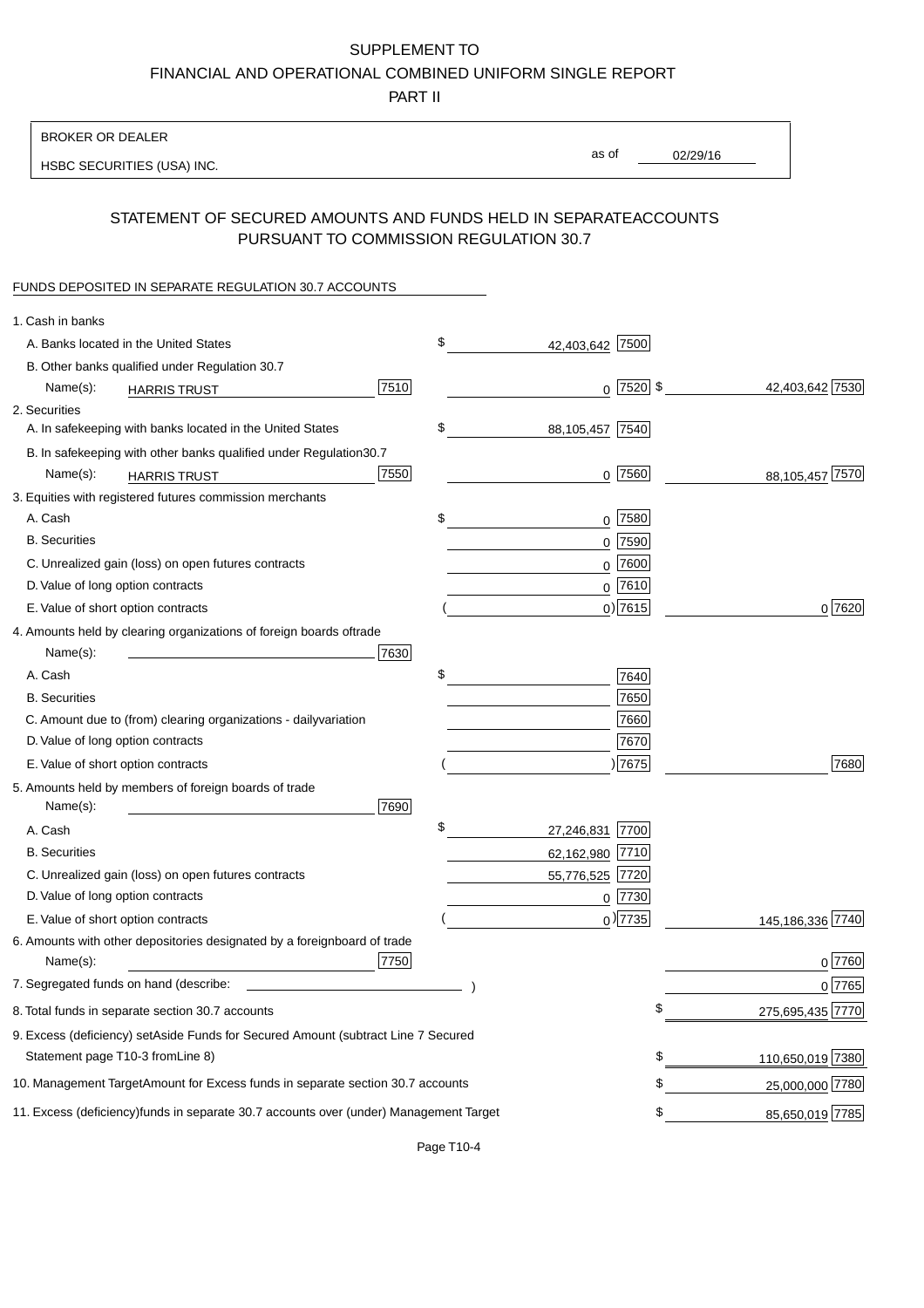PART II

HSBC SECURITIES (USA) INC. The contract of the contract of the contract of the contract of the contract of the contract of the contract of the contract of the contract of the contract of the contract of the contract of the BROKER OR DEALER

as of

#### STATEMENT OF CLEARED SWAPS CUSTOMER SEGREGATION REQUIREMENTS AND FUNDS IN CLEARED SWAPS CUSTOMER ACCOUNTS UNDER 4D(F) OF THE CEA

| <b>Cleared Swaps Customer Requirements</b>                                                                  |                          |               |
|-------------------------------------------------------------------------------------------------------------|--------------------------|---------------|
| 1. Net ledger balance                                                                                       |                          |               |
| A. Cash                                                                                                     | \$<br>1,363,823,609 8500 |               |
| B. Securities (at market)                                                                                   | 790,186,675              | 8510          |
| 2. Net unrealized profit (loss) in open cleared swaps                                                       | $(1,348,274,743)$ 8520   |               |
| 3. Cleared swaps options                                                                                    |                          |               |
| A. Market value of open cleared swaps option contracts purchased                                            |                          | $0^{8530}$    |
| B. Market value of open cleared swaps option contracts granted (sold)                                       |                          | $0)$ 8540     |
| 4. Net equity (deficit) (add lines 1, 2, and 3)                                                             | \$<br>805,735,541 8550   |               |
| 5. Accounts liquidating to a deficit and accounts with                                                      |                          |               |
| 5,899,151 8560<br>debit balances - gross amount<br>\$                                                       |                          |               |
| 5,699,360) 8570<br>Less: amount offset by customer owned securities                                         | 199,791 8580             |               |
| 6. Amount required to be segregated for cleared swaps customers (add lines 4 and 5)                         | \$<br>805,935,332 8590   |               |
| Funds in Cleared Swaps Customer Segregated Accounts                                                         |                          |               |
| 7. Deposited in cleared swaps customer segregated accounts at banks                                         |                          |               |
| A. Cash                                                                                                     | \$<br>12,833,575 8600    |               |
| B. Securities representing investments of cleared swaps customers' funds (at market)                        |                          | 0 8610        |
| C. Securities held for particular cleared swaps customers in lieu of cash (at market)                       | 37,732,945 8620          |               |
| 8. Margins on deposit with derivatives clearing organizations in cleared swaps customer segregated accounts |                          |               |
| A. Cash                                                                                                     | 170,553,079 8630         |               |
| B. Securities representing investments of cleared swaps customers' funds (at market)                        | 0                        | 8640          |
| C. Securities<br>held for particular cleared swaps customers in lieu of cash (at market)                    | 752,453,730 8650         |               |
| 9. Net settlement from (to) derivatives clearing organizations                                              | $(21,521,989)$ 8660      |               |
| 10. Cleared swaps options                                                                                   |                          |               |
| A. Value of open cleared swaps long option contracts                                                        |                          | $0^{8670}$    |
| B. Value of open cleared swaps short option contracts                                                       |                          | $0$ ) 8680    |
| 11. Net equities with other FCMs                                                                            |                          |               |
| A. Net liquidating equity                                                                                   |                          | $0^{8690}$    |
| B. Securities representing investments of cleared swaps customers' funds (at market)                        |                          | $0^{8700}$    |
| C. Securities held for particular cleared swaps customers in lieu of cash (at market)                       |                          | 0 8710        |
| 12. Cleared swaps customer funds on hand (describe:                                                         |                          | $0 \;  8715 $ |
| 13. Total amount in cleared swaps customer segregation (add lines 7 through 12)                             | \$<br>952,051,340 8720   |               |
| 14. Excess (deficiency) funds in cleared swaps customer segregation (subtract line 6 from line 13)          | 146,116,008 8730         |               |
| 15. Management Target Amount for Excess funds in cleared swaps segregated accounts                          | \$<br>115,000,000 8760   |               |
| 16. Excess<br>(deficiency) funds in cleared swaps customer segregated accounts over                         |                          |               |
| <b>Management Target Excess</b><br>(under)                                                                  | \$<br>31,116,008 8770    |               |